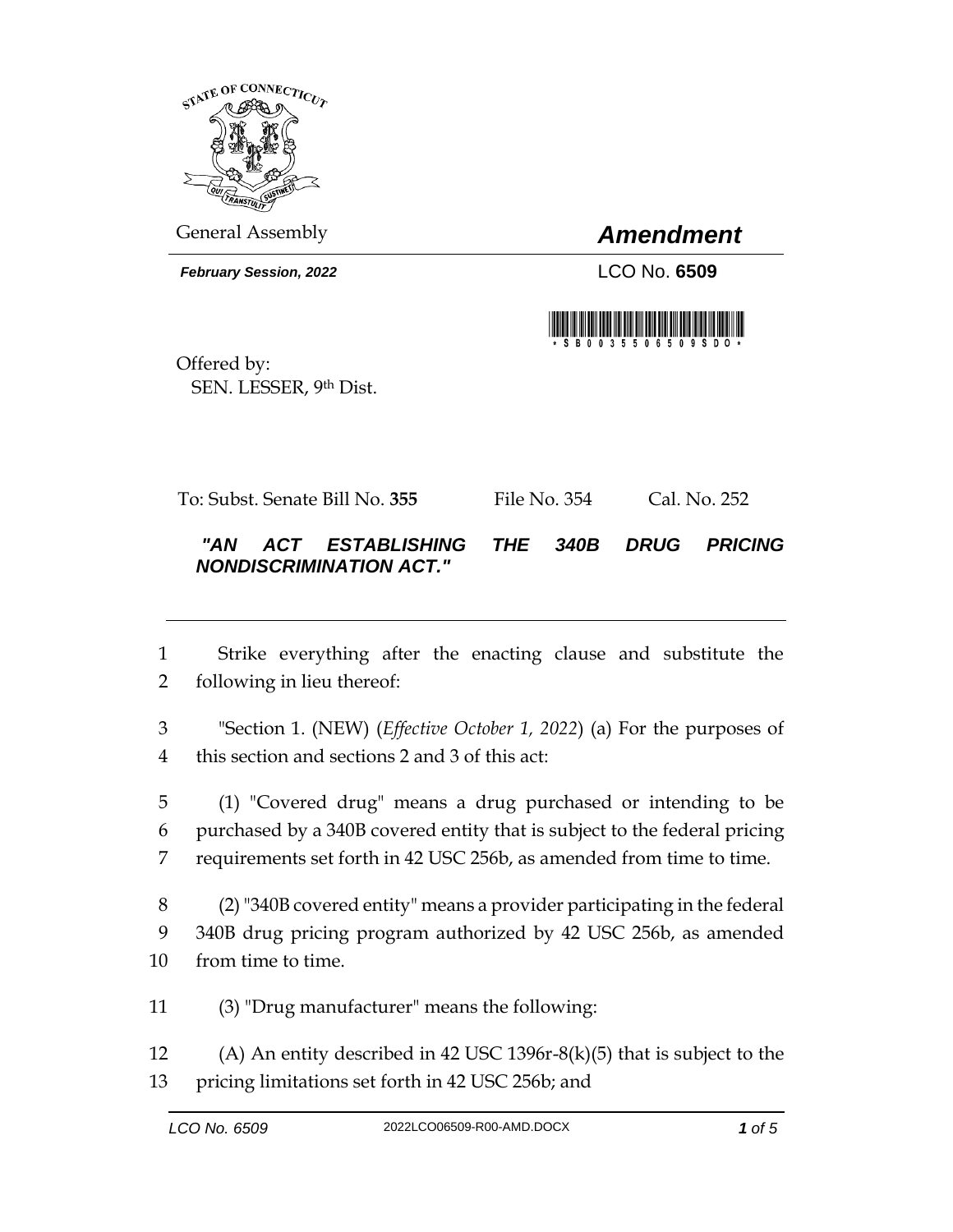|          | sSB 355<br><b>Amendment</b>                                                                                                                    |
|----------|------------------------------------------------------------------------------------------------------------------------------------------------|
| 14<br>15 | $(B)$ A wholesaler described in 42 USC 1396r-8(k)(11) engaged in the<br>distribution of covered drugs for an entity described in 42 USC 1396r- |
| 16       | $8(k)(5)$ that is subject to the pricing limitations set forth in 42 USC 256b.                                                                 |
| 17       | (4) "Payer" means a pharmacy benefits manager.                                                                                                 |
| 18       | (5) "Pharmacy benefits manager" has the same meaning as provided                                                                               |
| 19       | in section 38a-479aaa of the general statutes and includes a wholly or                                                                         |
| 20       | partially owned or controlled subsidiary of a pharmacy benefits                                                                                |
| 21       | manager.                                                                                                                                       |
| 22       | (6) "Specified pharmacy" means a pharmacy owned by, or under                                                                                   |
| 23       | contract with, a 340B covered entity that is registered with the 340B                                                                          |
| 24       | discount drug purchasing program set forth in 42 USC 256b to dispense                                                                          |
| 25       | covered drugs on behalf of the 340B covered entity, whether in person                                                                          |
| 26       | or by mail.                                                                                                                                    |
| 27       | (b) A payer shall not impose any requirements, conditions or                                                                                   |
| 28       | exclusions that:                                                                                                                               |
| 29       | (1) Discriminate against a 340B covered entity or a specified                                                                                  |
| 30       | pharmacy in connection with dispensing covered drugs; and                                                                                      |
| 31       | (2) Prevent a 340B covered entity from retaining the benefit of                                                                                |
| 32       | discounted pricing for the purchase of covered drugs.                                                                                          |
| 33       | (c) Discrimination prohibited pursuant to subsection (b) of this                                                                               |
| 34       | section includes:                                                                                                                              |
| 35       | (1) Payment terms, reimbursement methodologies, or other terms                                                                                 |
| 36       | and conditions that distinguish between covered drugs and other drugs,                                                                         |
| 37       | account for the availability of discounts under the 340B discount drug                                                                         |
| 38       | purchasing program set forth in 42 USC 256b in determining                                                                                     |
| 39       | reimbursement or are less favorable than the payment or purchase                                                                               |
| 40       | terms or reimbursement methodologies for similarly situated entities                                                                           |
| 41       | that are not furnishing or dispensing covered drugs;                                                                                           |
| 42       | (2) Terms or conditions applied to 340B covered entities or specified                                                                          |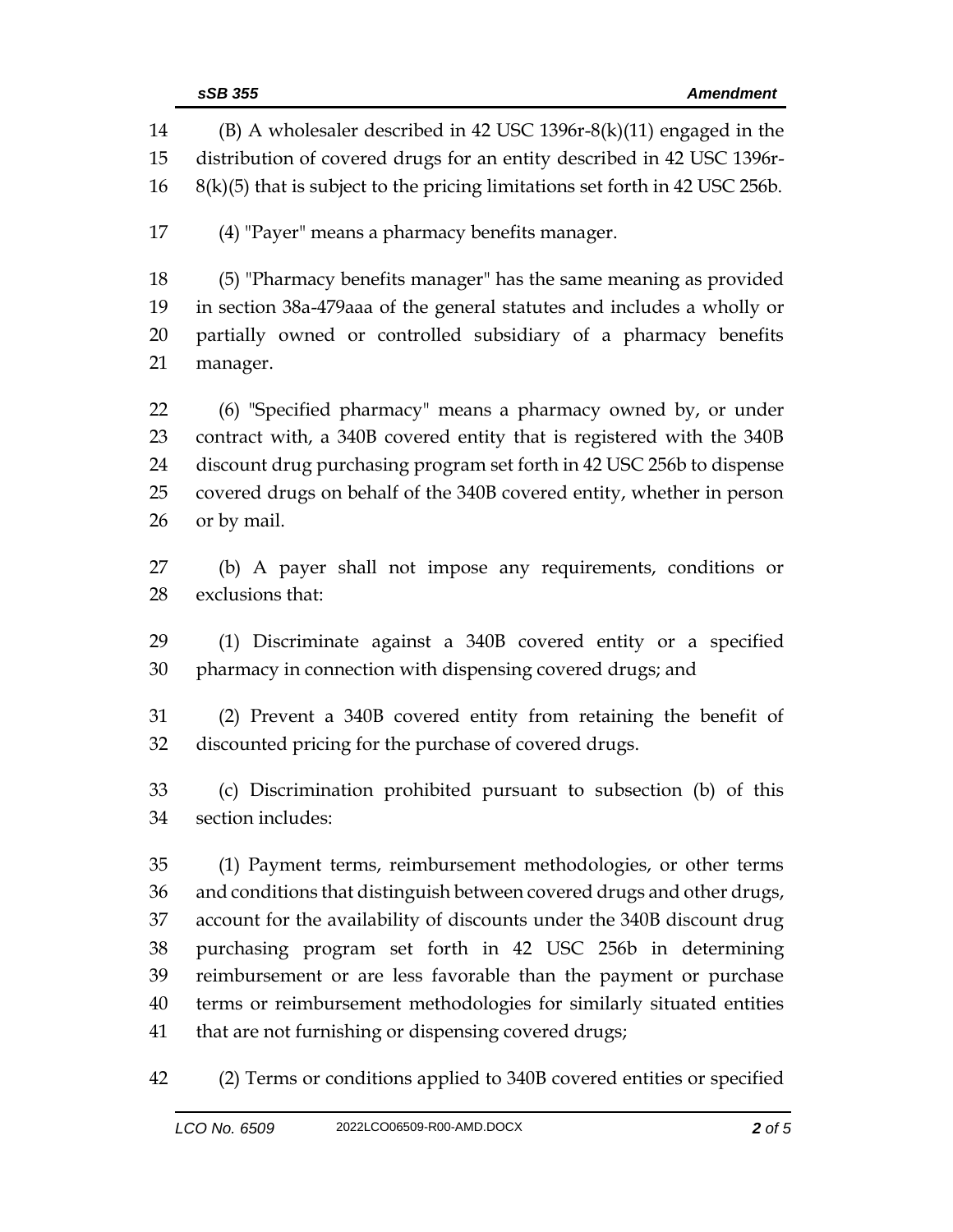pharmacies based on the furnishing or dispensing of covered drugs or their status as a 340B covered entity or specified pharmacy, including restrictions or requirements for participating in standard or preferred pharmacy networks or requirements related to the frequency or scope of audits;

 (3) Requiring a 340B covered entity or specified pharmacy to identify, either directly or through a third party, covered drugs or covered drug costs or other information not sought from other drug purchasers;

 (4) Refusing to contract with or terminating a contract with a 340B covered entity or specified pharmacy, or otherwise excluding a 340B covered entity or specified pharmacy from a standard or preferred network, on the basis that such entity or pharmacy is a 340B covered entity or a specified pharmacy or for reasons other than those that apply equally to entities or pharmacies that are not 340B covered entities or specified pharmacies;

 (5) Refusing to sell covered drugs to a 340B covered entity or specified pharmacy on the basis that such entity or pharmacy is a 340B covered entity or specified pharmacy or for reasons other than those that apply equally to entities or pharmacies that are not 340B covered entities or specified pharmacies;

 (6) Retaliation against a 340B covered entity or specified pharmacy based on its exercise of any right or remedy under this section; and

 (7) Interfering with an individual's choice to receive a covered drug from a 340B covered entity or specified pharmacy, whether in person or via direct delivery, mail or other form of shipment.

 Sec. 2. (NEW) (*Effective October 1, 2022*) (a) A drug manufacturer shall comply with federal pricing requirements set forth in 42 USC 256b when selling covered drugs to 340B covered entities located in this state and shall not impose any preconditions, limitations, delays or other barriers to the purchase of covered drugs that are not required under 42 USC 256b.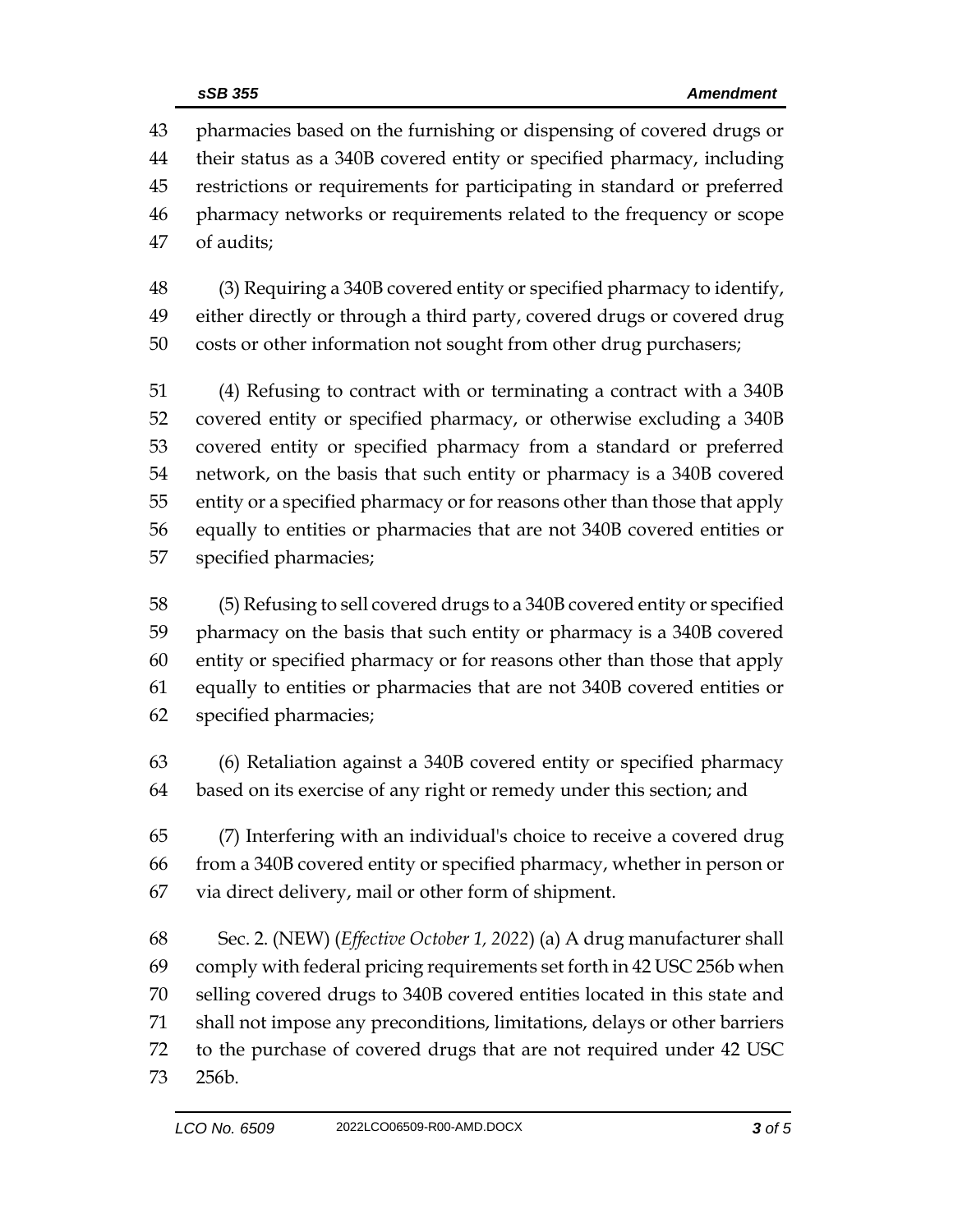(b) Preconditions, limitations, delays or other barriers prohibited by subsection (a) of this section include: (1) Implementation of policies or limitations that restrict the ability of 340B covered entities or specified pharmacies to dispense covered drugs, including restrictions on the number or type of locations through which covered drugs may be dispensed by or on behalf of a 340B covered entity; (2) Conditioning the sale of covered drugs for 340B covered entities on enrollment with third-party vendors or on the sharing of claims information or other data; (3) Charging 340B covered entities for covered drugs at amounts above the federal ceiling price, including policies that condition discounts on rebate requests; (4) Interfering with an individual's choice to receive a covered drug from a 340B covered entity or specified pharmacy, whether in person or via direct delivery, mail or other form of shipment; (5) Delays in shipping covered drugs compared to drugs that are not discounted; and (6) Retaliation against a 340B covered entity or specified pharmacy based on such entity's or pharmacy's exercise of any right or remedy under this section. Sec. 3. (NEW) (*Effective October 1, 2022*) (a) The Attorney General shall have exclusive authority to enforce violations of section 1 and 2 of this act. (b) A violation of the requirements of sections 1 and 2 of this act shall constitute an unfair trade practice for purposes of section 42-110b of the general statutes and shall be enforced solely by the Attorney General, provided the provisions of section 42-110g of the general statutes shall apply to such violation."